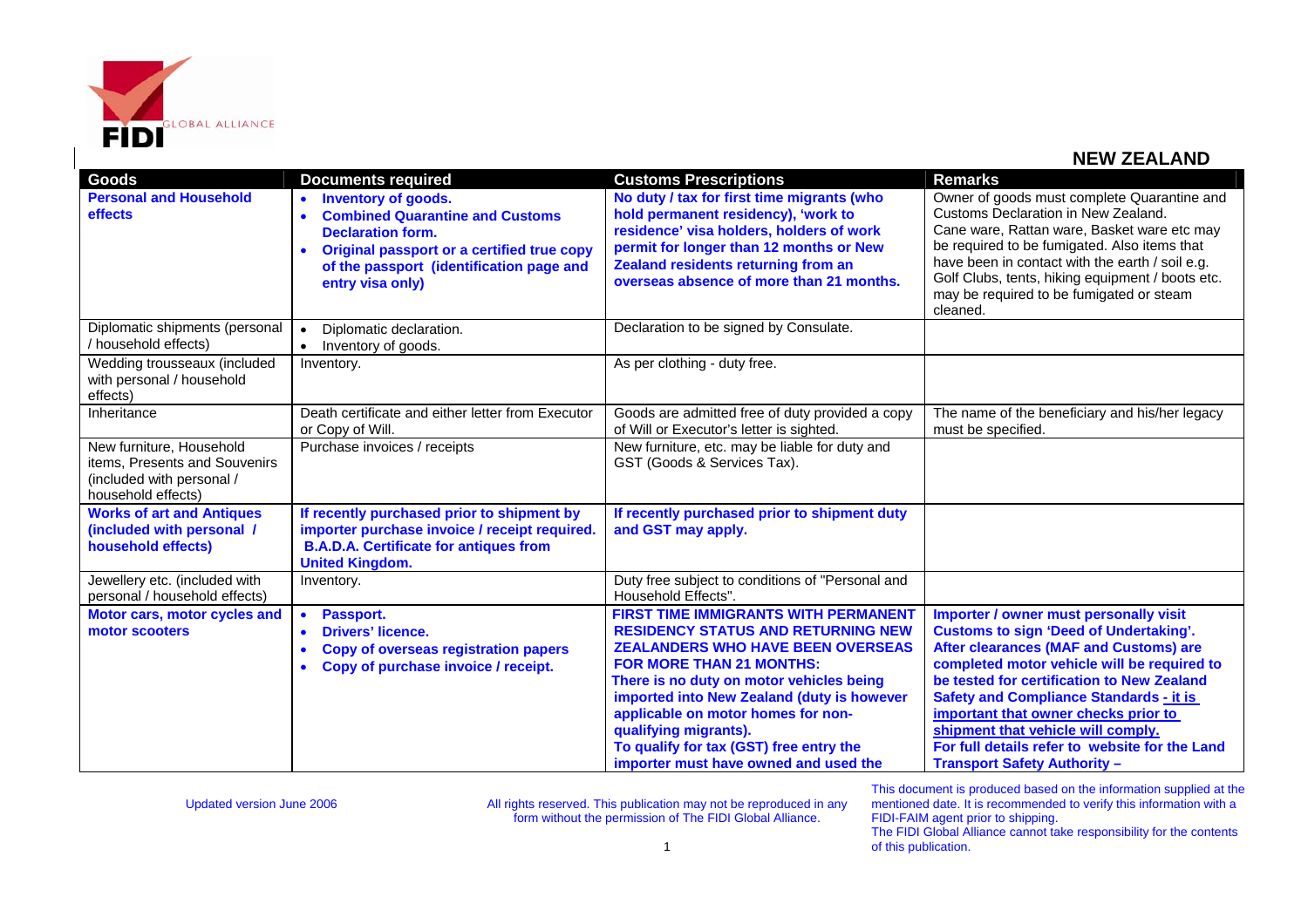

| Goods                           | <b>Documents required</b>                                                               | <b>Customs Prescriptions</b>                             | <b>Remarks</b>                                   |
|---------------------------------|-----------------------------------------------------------------------------------------|----------------------------------------------------------|--------------------------------------------------|
|                                 |                                                                                         | vehicle overseas for at leat 12 months prior             | www.ltsa.govt.nz                                 |
|                                 |                                                                                         | to handing it in for shipment or their                   | It is recommended that motor vehicles be         |
|                                 |                                                                                         | departure from New Zealand (whichever is                 | steam-cleaned prior to shipment however          |
|                                 |                                                                                         | the earliest date).                                      | this is not a guarantee MAF will nor order       |
|                                 |                                                                                         | The owner will be required to sign a 'Deed of            | again on arrival in New Zealand.                 |
|                                 |                                                                                         | <b>Undertaking' with NZ Customs confirming</b>           |                                                  |
|                                 |                                                                                         | that if they sell or dispose of the vehicle              |                                                  |
|                                 |                                                                                         | within 2 years of import they agree to pay the           |                                                  |
|                                 |                                                                                         | GST that would normally have applied.                    |                                                  |
|                                 |                                                                                         | <b>ALL OTHER MIGRANTS AND RETURNING</b>                  |                                                  |
|                                 |                                                                                         | <b>NEW ZEALANDERS WHO HAVE BEEN</b>                      |                                                  |
|                                 |                                                                                         | <b>OVERSEAS LESS THAN 21 MONTHS:</b>                     |                                                  |
|                                 |                                                                                         | GST will be payable at 12.50% of the vehicles            |                                                  |
|                                 |                                                                                         | CIF value (purchase price, freight and marine            |                                                  |
|                                 |                                                                                         | insurance).<br>An allowance for depreciation may be made |                                                  |
|                                 |                                                                                         | depending on length of ownership overseas.               |                                                  |
|                                 |                                                                                         |                                                          |                                                  |
|                                 |                                                                                         | For full details refer to website for NZ                 |                                                  |
|                                 |                                                                                         | Customs - www.customs.govt.nz                            |                                                  |
| Left-hand-Drive Motor Vehicles  |                                                                                         |                                                          | Vehicle cannot be sold unless converted to right |
|                                 |                                                                                         |                                                          | hand drive.                                      |
| Caravans, Trailers              |                                                                                         | Refer 'personal and household effects'                   |                                                  |
| <b>Boats</b>                    | Basically same as for motor vehicles. For full<br>details refer to NZ Customs website - |                                                          | Strongly recommend apply N.Z. Customs for        |
|                                 | www.customs.govt.nz                                                                     |                                                          | clarification with exact details.                |
| <b>Firearms</b>                 |                                                                                         | Pistols and revolvers prohibited. Used rifles and        | Import and Firearms Licence must be obtained     |
|                                 |                                                                                         | shotguns subject to conditions of "Removal               | from NZ Police. Rifles / shotguns will be seized |
|                                 |                                                                                         | goods". For full details refer to NZ Police website      | by NZ Customs pending production of Firearms     |
|                                 |                                                                                         | - www.police.govt.nz                                     | Licence.                                         |
| Narcotics (Drugs), Incitements. |                                                                                         | Importation prohibited.                                  | This includes equipment used with drugs -        |
|                                 |                                                                                         |                                                          | bong pipes etc.                                  |
|                                 |                                                                                         |                                                          |                                                  |
| Plants and Vegetable products.  |                                                                                         | Most plants and products prohibited.                     | Must not despatch without checking whether       |

Updated version June 2006 **All rights reserved. This publication may not be reproduced in any** Updated version  $\theta$ form without the permission of The FIDI Global Alliance.

This document is produced based on the information supplied at the mentioned date. It is recommended to verify this information with a FIDI-FAIM agent prior to shipping. The FIDI Global Alliance cannot take responsibility for the contents

of this publication.